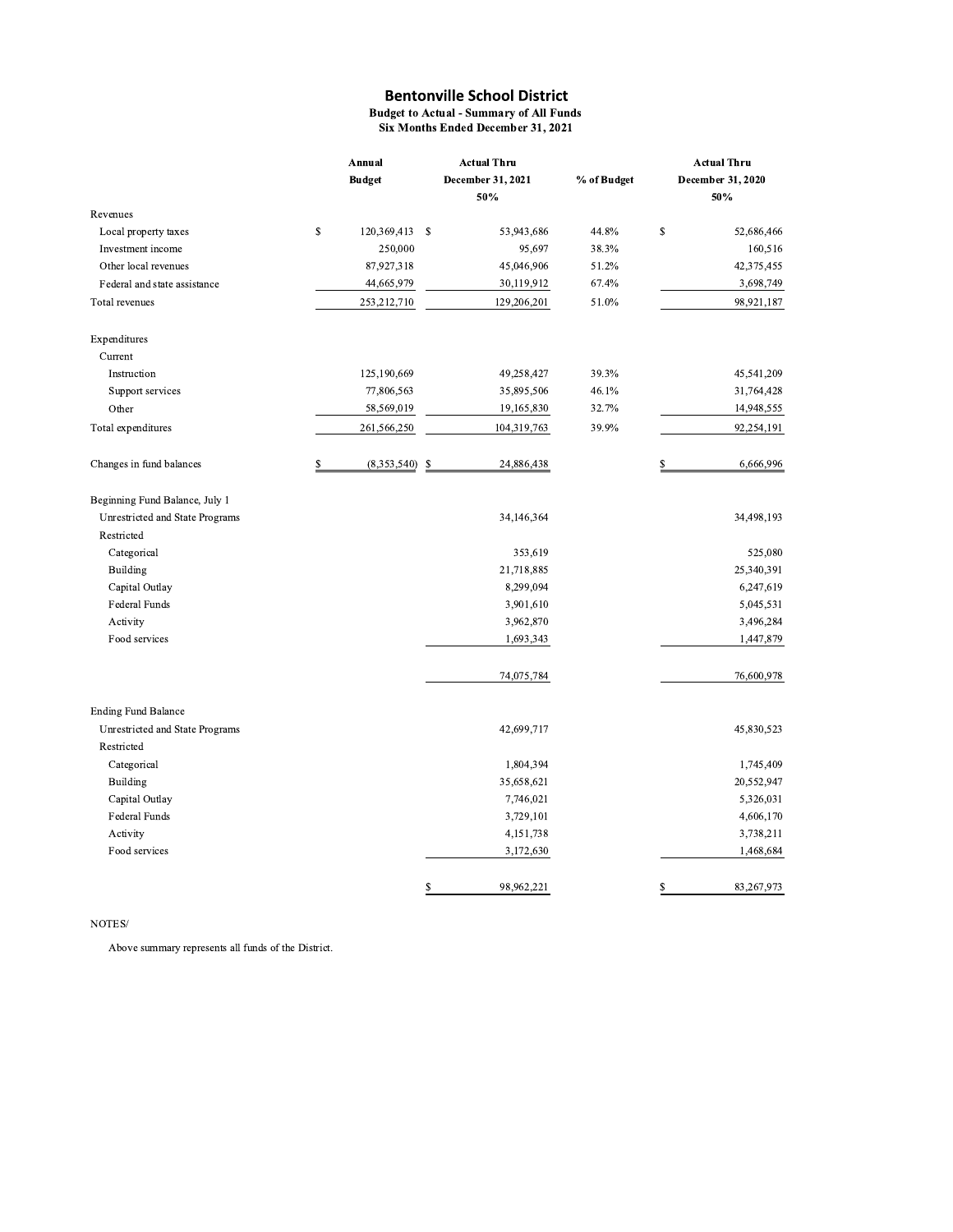#### Budget to Actual - Operating Funds 1, 2, and 4 Six Months Ended December 31, 2021

|                                                          | Annual<br><b>Budget</b>   | <b>Actual Thru</b><br>December 31, 2021<br>50% | % of Budget             | <b>Notes</b> | <b>Actual Thru</b><br>December 31, 2020<br>50% |
|----------------------------------------------------------|---------------------------|------------------------------------------------|-------------------------|--------------|------------------------------------------------|
| Revenues                                                 |                           |                                                |                         |              |                                                |
| Property Taxes - July - December                         | \$<br>47,387,229 \$       | 49,135,146                                     | 103.7%                  |              | \$<br>48,235,789                               |
| Property Taxes - January - June                          | 59,184,125                |                                                | $0.0\%$                 |              |                                                |
| Property Taxes - Delinquent                              | 4,446,203                 | 2,508,862                                      | 56.4%                   |              | 2,218,304                                      |
| Other Local Taxes                                        | 4,768,141                 | 189,544                                        | 4.0%                    |              | 160,159                                        |
| Interest                                                 | 250,000                   | 95,697                                         | 38.3%                   |              | 160,516                                        |
| Child Care                                               | 2,692,108                 | 1,852,611                                      | 68.8%                   |              | 1,132,014                                      |
| Other Local Sources                                      | 1,263,640                 | 821,045                                        | 65.0%                   |              | 750,068                                        |
| <b>State Foundation</b>                                  | 67,912,181                | 33,956,088                                     | 50.0%                   |              | 33,902,994                                     |
| Student Growth                                           | 1,829,200                 |                                                | $0.0\%$                 |              |                                                |
| Categorical                                              | 4,782,624                 | 3,335,505                                      | 69.7%                   |              | 3,149,267                                      |
| <b>State ABC Grants</b>                                  | 1,241,138                 | 740,888                                        | 59.7%                   |              | 753,868                                        |
| Other State Sources                                      | 3,689,019                 | 1,603,054                                      | 43.5%                   |              | 398,271                                        |
| Debt Service                                             | 153,587                   | 54,607                                         | 35.6%<br>$\sim$         |              | 181,680                                        |
| <b>Total Revenue</b>                                     | 199,599,195               | 94,293,047                                     | 47.2%                   |              | 91,042,930                                     |
| Expenses - Function                                      |                           |                                                |                         |              |                                                |
| Instruction                                              | 112,305,001               | 47,358,170                                     | 42.2%                   |              | 44,012,095                                     |
| Student Services - Students                              | 13,307,797                | 5,192,902                                      | 39.0%                   |              | 4,795,629                                      |
| <b>Student Services - Instruction</b>                    | 11,435,159                | 5,274,421                                      | 46.1%                   |              | 4,696,294                                      |
| General Administration                                   | 1,247,633                 | 799,432                                        | 64.1%                   |              | 860,743                                        |
| School Administration                                    | 11,111,968                | 4,796,657                                      | 43.2%                   |              | 4,655,111                                      |
| <b>Central Services</b>                                  | 4,861,927                 | 2,435,897                                      | 50.1%                   |              | 2,693,579                                      |
| Maintenance & Operations                                 | 16,339,842                | 8,909,520                                      | 54.5%                   |              | 7,635,988                                      |
| Transportation                                           | 5,596,293                 | 2,708,006                                      | 48.4%                   |              | 2,542,112                                      |
| Non-instruction Operation<br>Facilities/land Acquisition | 3,064,875                 | 1,372,934                                      | 44.8%<br>÷.             |              | 1,378,943                                      |
| Debt Service<br>Other Uses                               | 19,276,641<br>÷,          | 5,418,982<br>22,000                            | 28.1%<br>$\overline{a}$ |              | 5,206,959<br>12,820                            |
| <b>Total Expenditures</b>                                | 198,547,135               | 84,288,919                                     | 42.5%                   |              | 78,490,271                                     |
| Net Revenues over Expenditures                           | $\mathbb{S}$<br>1,052,060 | S<br>10,004,128                                |                         |              | \$<br>12,552,658                               |
|                                                          |                           |                                                |                         |              |                                                |
| Beginning Fund Balance, July 1                           |                           |                                                |                         |              |                                                |
| Unrestricted and State Programs                          | 34,146,364                | 34,146,364                                     |                         |              | 34,498,193                                     |
| Categorical                                              | 353,619                   | 353,619                                        |                         |              | 525,080                                        |
|                                                          | 34,499,983                | 34,499,983                                     |                         |              | 35,023,273                                     |
|                                                          |                           |                                                |                         |              |                                                |
| <b>Ending Fund Balance</b>                               |                           |                                                |                         |              |                                                |
| Unrestricted and State Programs                          | 34,641,452                | 42,699,717                                     |                         |              | 45,830,523                                     |
| Categorical                                              | 910,591                   | 1,804,394                                      |                         |              | 1,745,409                                      |
|                                                          | 35,552,043                | s<br>44,504,111                                | 22.3%                   |              | \$<br>47,575,931                               |

### $\rm{NOTES}/$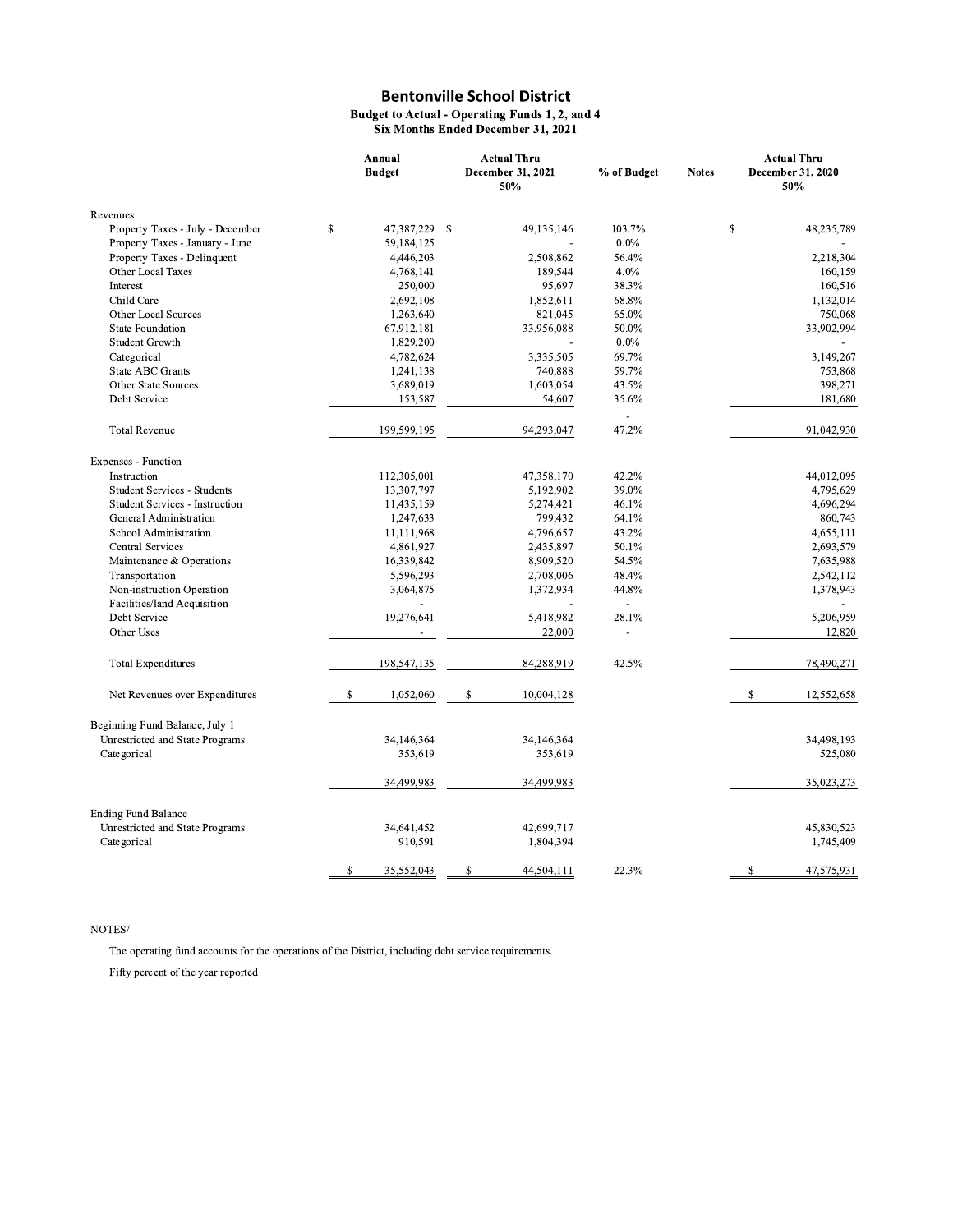**Budget to Actual - Building Fund 3** Six Months Ended December 31, 2021

|                                | Annual<br><b>Budget</b> |   | <b>Actual Thru</b><br>December 31, 2021<br>50% | % of Budget              | <b>Notes</b> | <b>Actual Thru</b><br>December 31, 2020<br>50% |             |
|--------------------------------|-------------------------|---|------------------------------------------------|--------------------------|--------------|------------------------------------------------|-------------|
| Revenues                       |                         |   |                                                |                          |              |                                                |             |
| Local property taxes           | \$<br>٠                 | S |                                                | ۰                        |              | \$                                             |             |
| Investment income              |                         |   |                                                | ۰                        |              |                                                |             |
| Other local revenues           |                         |   |                                                |                          |              |                                                |             |
| Federal and state assistance   | 20,000,000              |   | 21,900,942                                     | 109.5%                   |              |                                                |             |
| Total revenues                 | 20,000,000              |   | 21,900,942                                     | 109.5%                   |              |                                                |             |
| Expenditures                   |                         |   |                                                |                          |              |                                                |             |
| Instruction                    | $\overline{a}$          |   |                                                | $\overline{\phantom{a}}$ |              |                                                |             |
| Support services               |                         |   | 426,969                                        |                          |              |                                                | 173,311     |
| Other                          | 26,011,245              |   | 7,534,237                                      | 29.0%                    |              |                                                | 4,614,133   |
| Total expenditures             | 26,011,245              |   | 7,961,206                                      | 30.6%                    |              |                                                | 4,787,444   |
| Changes in fund balances       | (6,011,245)             |   | 13,939,736                                     |                          |              |                                                | (4,787,444) |
| Beginning Fund Balance, July 1 | 21,718,885              |   | 21,718,885                                     |                          |              |                                                | 25,340,391  |
| <b>Ending Fund Balance</b>     | 15,707,640              | S | 35,658,621                                     |                          |              |                                                | 20,552,947  |

### $\bold{NOTES}/$

The building fund accounts for the acquisition of fixed assets or construction of major capital projects.

Fifty percent of the year reported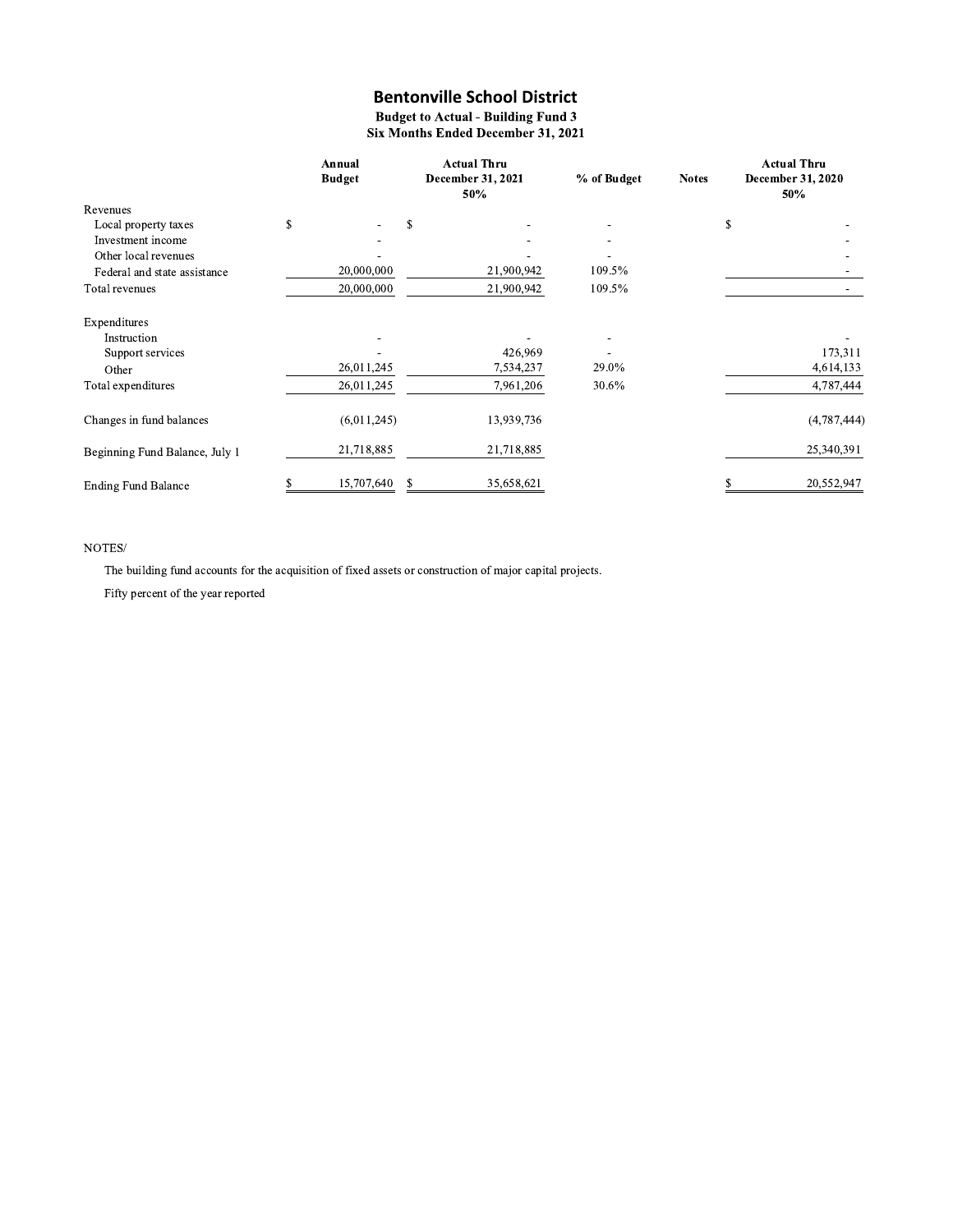**Budget to Actual - Capital Outlay Fund 5** Six Months Ended December 31, 2021

|                                | Annual<br><b>Budget</b> |    | <b>Actual Thru</b><br>December 31, 2021<br>50% | % of Budget              | <b>Notes</b> |               | <b>Actual Thru</b><br>December 31, 2020<br>50% |
|--------------------------------|-------------------------|----|------------------------------------------------|--------------------------|--------------|---------------|------------------------------------------------|
| Revenues                       |                         |    |                                                |                          |              |               |                                                |
| Local property taxes           | \$<br>4,583,714         | -S | 2,110,134                                      | 46.0%                    | $\mathbf{A}$ | <sup>\$</sup> | 2,072,214                                      |
| Investment income              |                         |    |                                                |                          |              |               |                                                |
| Other local revenues           |                         |    |                                                | $\overline{\phantom{a}}$ |              |               |                                                |
| Federal and state assistance   |                         |    |                                                |                          |              |               |                                                |
| Total revenues                 | 4,583,714               |    | 2,110,134                                      | 46.0%                    |              |               | 2,072,214                                      |
| Expenditures                   |                         |    |                                                |                          |              |               |                                                |
| Instruction                    |                         |    |                                                |                          |              |               |                                                |
| Support services               | 8,828,000               |    | 2,663,207                                      | 30.2%                    | B            |               | 2,993,803                                      |
| Other                          |                         |    |                                                |                          |              |               |                                                |
| Total expenditures             | 8,828,000               |    | 2,663,207                                      | 30.2%                    |              |               | 2,993,803                                      |
| Changes in fund balances       | (4,244,286)             |    | (553,073)                                      |                          |              |               | (921, 588)                                     |
| Beginning Fund Balance, July 1 | 8,299,094               |    | 8,299,094                                      |                          |              |               | 6,247,619                                      |
| <b>Ending Fund Balance</b>     | 4,054,808               | S  | 7,746,021                                      |                          |              |               | 5,326,031                                      |

#### NOTES/

The capital outlay fund accounts for the expenditures of building projects funded by millage for dedicated M & O purposes.

Fifty percent of the year reported

A\ Amount represents property taxes collected during the year based on the 2 mil.

B\ Primarily consists of repairs and maintenance expenses to maintain and upgrade the facilities and purchase technology equipment.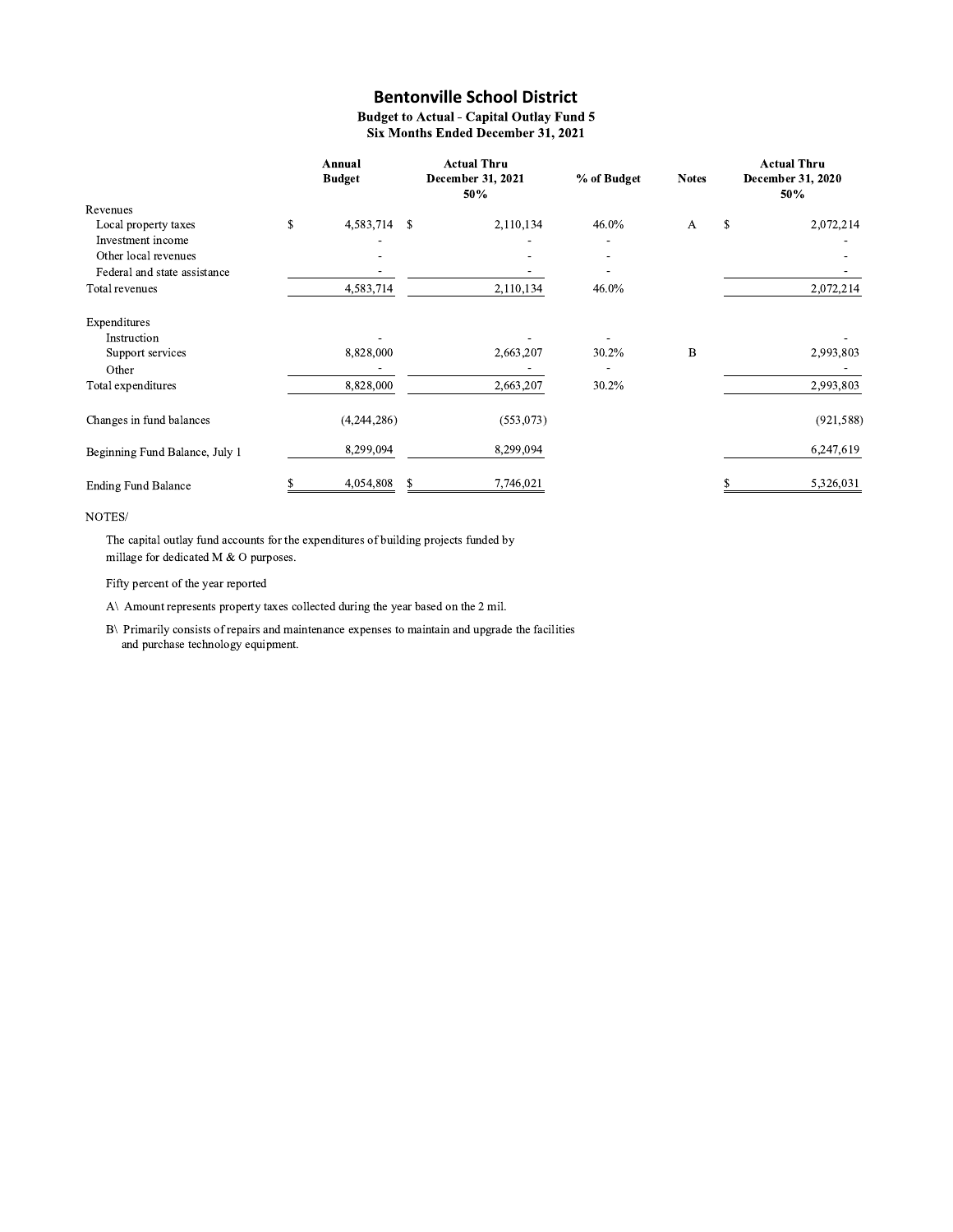**Budget to Actual - Federal Fund 6** Six Months Ended December 31, 2021

|                                | Annual<br><b>Budget</b> |    | <b>Actual Thru</b><br>December 31, 2021<br>50% | % of Budget | <b>Notes</b> | <b>Actual Thru</b><br>December 31, 2020<br>50% |            |
|--------------------------------|-------------------------|----|------------------------------------------------|-------------|--------------|------------------------------------------------|------------|
| Revenues                       |                         |    |                                                |             |              |                                                |            |
| Local property taxes           | \$                      | s  |                                                |             |              | \$                                             |            |
| Investment income              |                         |    |                                                |             |              |                                                |            |
| Other local revenues           |                         |    |                                                |             |              |                                                |            |
| Federal and state assistance   | 18,795,713              |    | 4,407,413                                      | 23.4%       |              |                                                | 1,816,140  |
| Total revenues                 | 18,795,713              |    | 4,407,413                                      | 23.4%       | A            |                                                | 1,816,140  |
| Expenditures                   |                         |    |                                                |             |              |                                                |            |
| Instruction                    | 12,885,668              |    | 1,900,257                                      | 14.7%       |              |                                                | 1,529,114  |
| Support services               | 5,062,866               |    | 2,679,665                                      | 52.9%       |              |                                                | 710,477    |
| Other                          |                         |    |                                                |             |              |                                                | 15,911     |
| Total expenditures             | 17,948,535              |    | 4,579,923                                      | 25.5%       | B            |                                                | 2,255,501  |
| Changes in fund balances       | 847,178                 |    | (172, 509)                                     |             |              |                                                | (439, 362) |
| Beginning Fund Balance, July 1 | 3,901,610               |    | 3,901,610                                      |             |              |                                                | 5,045,531  |
| <b>Ending Fund Balance</b>     | \$<br>4,748,788         | \$ | 3,729,101                                      |             |              | \$                                             | 4,606,170  |

#### NOTES/

The federal fund accounts for the revenue and expenses related to federal programs such as Title I; Title VI-B; Medicaid, etc.

Fifty percent of the year reported

- A\ Amount represents revenue received from various federal agencies. Revenue is received on a reimbursement basis (with the exception of Medicaid). For example, May expenses are not reimbursed until June.
- B\ Expenses incurred for federal programs. Expenses range from salaries and benefits to supplies and technology to be used in the classroom.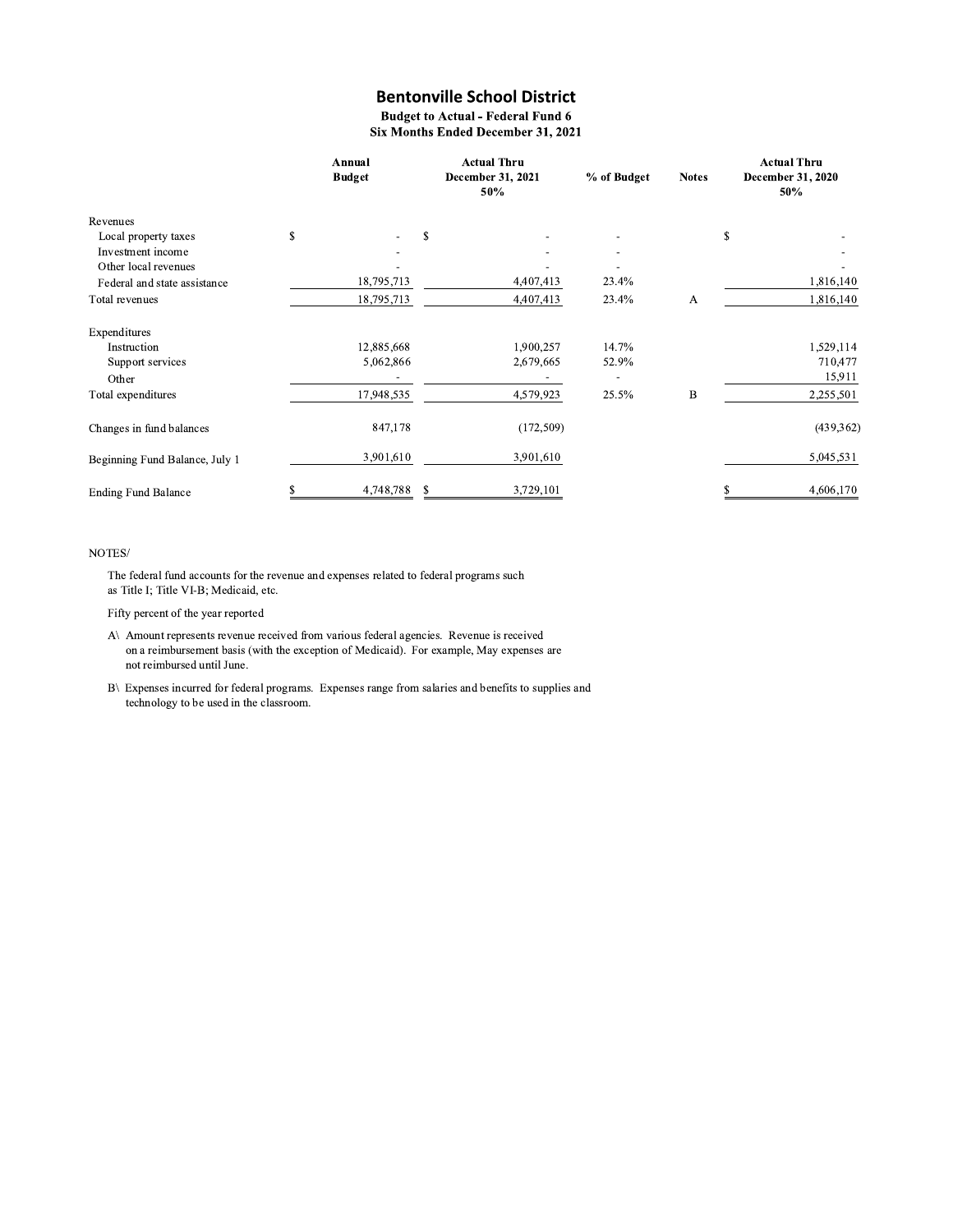**Budget to Actual - Activity Fund 7** Six Months Ended December 31, 2021

|                                           | Annual<br><b>Budget</b> |           | <b>Actual Thru</b><br>December 31, 2021<br>50% | % of Budget | <b>Notes</b> | <b>Actual Thru</b><br>December 31, 2020<br>50% |           |
|-------------------------------------------|-------------------------|-----------|------------------------------------------------|-------------|--------------|------------------------------------------------|-----------|
| Revenues                                  |                         |           |                                                |             |              |                                                |           |
| Local property taxes                      | \$                      |           | \$                                             |             |              | S                                              |           |
| Investment income<br>Other local revenues |                         | 3,800,000 | 2,250,252                                      | 59.2%       | А            |                                                | 1,812,428 |
| Federal and state assistance              |                         |           |                                                |             |              |                                                |           |
| Total revenues                            |                         | 3,800,000 | 2,250,252                                      | 59.2%       |              |                                                | 1,812,428 |
| Expenditures                              |                         |           |                                                |             |              |                                                |           |
| Instruction                               |                         |           |                                                |             |              |                                                |           |
| Support services                          |                         |           |                                                |             |              |                                                |           |
| Other                                     |                         | 3,800,000 | 2,061,383                                      | 54.2%       | A            |                                                | 1,570,501 |
| Total expenditures                        |                         | 3,800,000 | 2,061,383                                      | 54.2%       |              |                                                | 1,570,501 |
| Changes in fund balances                  |                         |           | 188,869                                        |             |              |                                                | 241,927   |
| Beginning Fund Balance, July 1            |                         | 3,962,870 | 3,962,870                                      |             |              |                                                | 3,496,284 |
| <b>Ending Fund Balance</b>                | S                       | 3,962,870 | \$<br>4,151,738                                |             |              |                                                | 3,738,211 |

### $\rm{NOTES}/$

The activity fund accounts for revenues generated from fundraising activities; student fees, athletic gates and donations. Expenses are used for various student activities; scholarships, etc.

Fifty percent of the year reported

A\ Amounts can vary from year to year based on the schools' fundraising activities.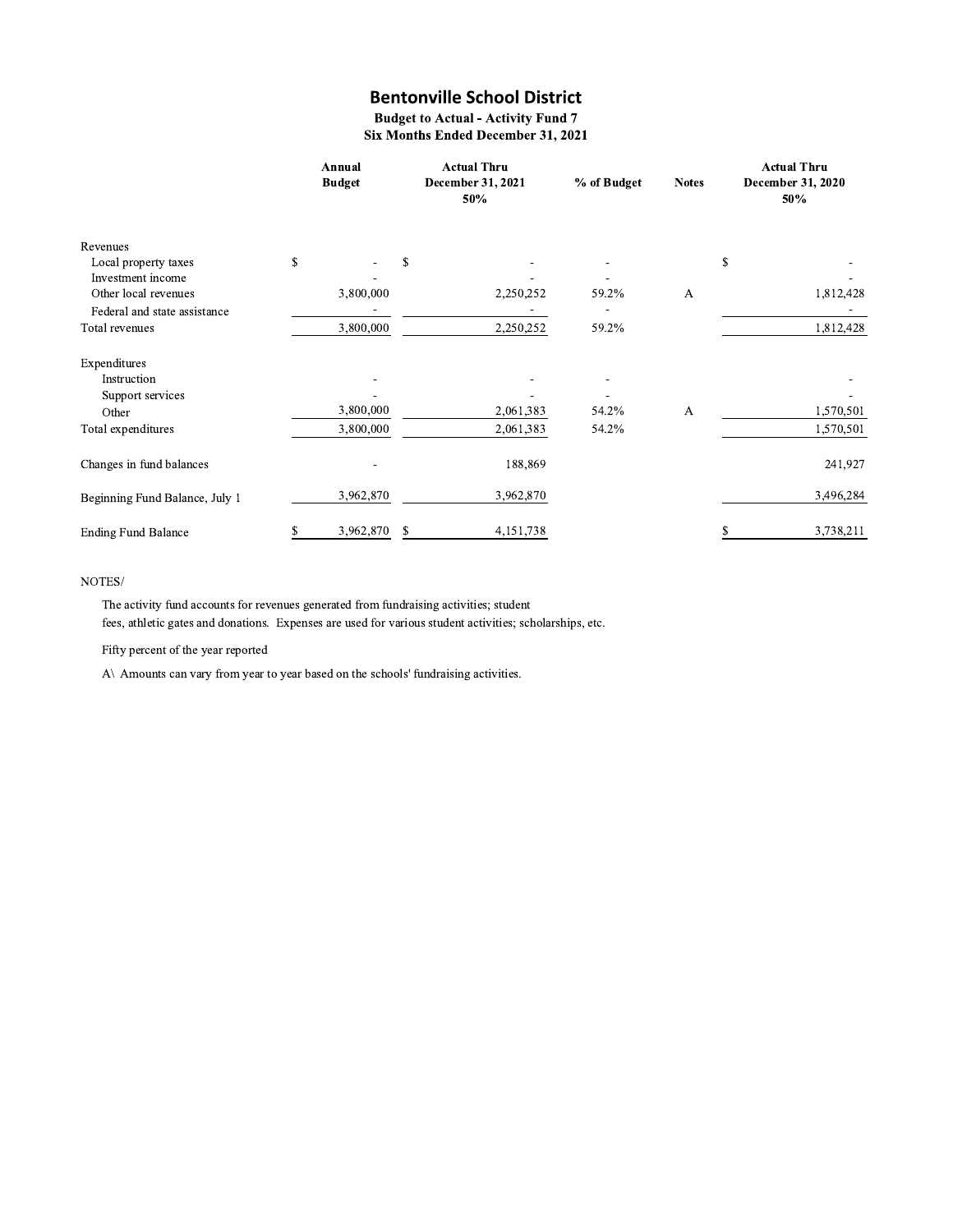**Budget to Actual - Food Service Fund 8 Six Months Ended December 31, 2021** 

|                                |    | Annual<br><b>Budget</b> |   | <b>Actual Thru</b><br>December 31, 2021<br>50% | % of Budget | <b>Notes</b> | <b>Actual Thru</b><br>December 31, 2020<br>50% |  |
|--------------------------------|----|-------------------------|---|------------------------------------------------|-------------|--------------|------------------------------------------------|--|
| Revenues                       |    |                         |   |                                                |             |              |                                                |  |
| Local property taxes           | \$ |                         | S |                                                |             |              | \$                                             |  |
| Investment income              |    |                         |   |                                                |             |              |                                                |  |
| Other local revenues           |    | 563,821                 |   | 432,855                                        | 76.8%       | A            | 294,865                                        |  |
| Federal and state assistance   |    | 5,870,266               |   | 3,811,557                                      | 64.9%       | B            | 1,882,609                                      |  |
| Total revenues                 |    | 6,434,087               |   | 4,244,412                                      | 66.0%       |              | 2,177,474                                      |  |
| Expenditures                   |    |                         |   |                                                |             |              |                                                |  |
| Instruction                    |    |                         |   |                                                |             |              |                                                |  |
| Support services               |    | 15,078                  |   | 8,831                                          | 58.6%       |              | 7,381                                          |  |
| Other                          |    | 6,416,258               |   | 2,756,294                                      | 43.0%       | C            | 2,149,289                                      |  |
| Total expenditures             |    | 6,431,336               |   | 2,765,125                                      | 43.0%       |              | 2,156,670                                      |  |
| Changes in fund balances       |    | 2,752                   |   | 1,479,287                                      |             |              | 20,804                                         |  |
| Beginning Fund Balance, July 1 |    | 1,693,343               |   | 1,693,343                                      |             |              | 1,447,879                                      |  |
| <b>Ending Fund Balance</b>     | S  | 1,696,095               | S | 3,172,630                                      |             |              | 1.468.684                                      |  |

#### NOTES/

The food service fund accounts for transactions related to the food service program of the District.

Fifty percent of the year reported

A\ Other local revenue consists of fees charged to students and staff for food.

B\ Amount represents federal reimbursements for free/reduced students.

C\ Amount represents expenses paid to Aramark to manage food service department. Costs include salaries, food costs, management fees and supplies.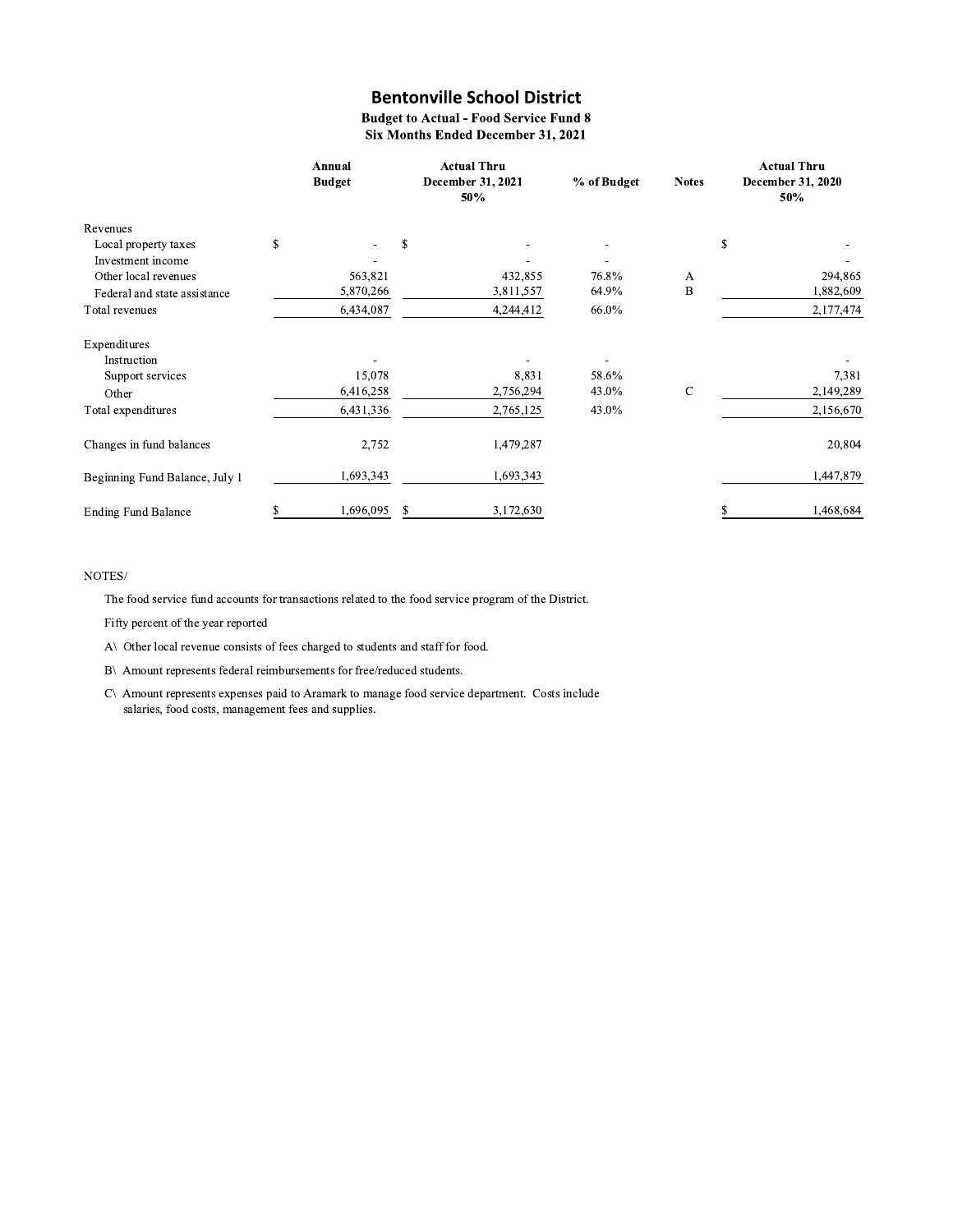**Budget to Actual - Operating Funds 1, 2, and 4**<br>Six Months Ended December 31, 2021

|                                             | Annual |               |    | Actual Thru       | %         |               | Actual Thru       |  |
|---------------------------------------------|--------|---------------|----|-------------------|-----------|---------------|-------------------|--|
|                                             |        | <b>Budget</b> |    | December 31, 2021 | of Budget | <b>Notes</b>  | December 31, 2020 |  |
| 61110 Certified Salaries                    | \$     | 96,663,745 \$ |    | 41, 163, 383      | 42.6%     | <sup>\$</sup> | 38,606,889        |  |
| 61120 Classified Salaries                   |        | 22,571,174    |    | 9,565,730         | 42.4%     |               | 9,158,154         |  |
| 62X10 Certified and Classified Benefits     |        | 30,782,552    |    | 12,991,085        | 42.2%     |               | 12,213,020        |  |
| 62321 Outsourcing Surcharge (0.50 %)        |        | 302,920       |    | 131,572           | 43.4%     |               | 91,268            |  |
| 63100 Purchased Services                    |        | 10,500        |    | 12,162            | 115.8%    |               |                   |  |
| 63200 Instructional Services                |        | 9,500         |    | $\overline{a}$    | $0.0\%$   |               | 336               |  |
| 63220 Substitute Service                    |        | 2,186,196     |    | 867,208           | 39.7%     |               | 519,539           |  |
| 63310 Cert. Prof. Development               |        | 336,839       |    | 187,281           | 55.6%     |               | 24,109            |  |
| 63320 Class. Prof Development               |        | 24,550        |    | 10,175            | 41.4%     |               | 1,069             |  |
| 63410 Pupil Services                        |        | $\mathbf{r}$  |    |                   | ä,        |               |                   |  |
| 63430 Accounting                            |        | 45.000        |    | 26,359            | 58.6%     |               | 24,973            |  |
| 63440 Legal                                 |        | 87,000        |    | 91,629            | 105.3%    |               | 23,430            |  |
| 63450 Medical                               |        | 55,000        |    | 19,593            | 35.6%     |               | 14,329            |  |
| 63460 Info Tech                             |        |               |    |                   |           |               |                   |  |
| 63490 Other Professional                    |        | 3,740         |    | 1,297             | 34.7%     |               | 75,300            |  |
| 63530 Software Support                      |        | 278,600       |    | 224,986           | 80.8%     |               | 273,777           |  |
| 63900 Other Purchase Service                |        | 932,301       |    | 135,695           | 14.6%     |               | 388,147           |  |
| 64100 Water & Sewer                         |        | 620,020       |    | 290,128           | 46.8%     |               | 243,311           |  |
| 64210 Sanitation                            |        | 438,445       |    | 225,711           | 51.5%     |               | 170,495           |  |
| 64230 Cleaning Services                     |        | 6,365,300     |    | 3,284,226         | 51.6%     |               | 3,000,622         |  |
| 64240 Lawn Care                             |        | 725,000       |    | 434,214           | 59.9%     |               | 305,088           |  |
|                                             |        | 98,560        |    | 115,487           | 117.2%    |               | 17,172            |  |
| 64300 Repairs & Maintenance<br>64400 Rental |        | 412,443       |    | 196,037           | 47.5%     |               | 193,255           |  |
|                                             |        | 23,750        |    | 10,019            | 42.2%     |               | 11,069            |  |
| 64900 Other Property Service                |        |               |    |                   |           |               |                   |  |
| 65210 Property & Liability Insurance        |        | 815,220       |    | 785,220           | 96.3%     |               | 579,522           |  |
| 65240 Fleet Insurance                       |        | 180,000       |    | 148,062           | 82.3%     |               | 141,149           |  |
| 65250 Student Accident Ins                  |        | 24,020        |    | 19,520            | 81.3%     |               | 23,020            |  |
| 65310 Telephone                             |        | 173,433       |    | 69,802            | 40.2%     |               | 83,431            |  |
| 65320 Postage                               |        | 112,962       |    | 53,127            | 47.0%     |               | 35,579            |  |
| 65330 Network Systems                       |        | 278,800       |    | 167,873           | 60.2%     |               | 183,518           |  |
| 65400 Advertising                           |        | 500           |    | 296               | 59.3%     |               | 469               |  |
| 65500 Printing & Binding                    |        | 413,429       |    | 148,346           | 35.9%     |               | 152,845           |  |
| 65600 Tuitions                              |        | 660,644       |    | 106,735           | 16.2%     |               | 127,255           |  |
| 65800 Travel expenses                       |        | 1,186,842     |    | 562,765           | 47.4%     |               | 460,354           |  |
| $66100$ General Supplies & Materials        |        | 5,125,709     |    | 2,197,135         | 42.9%     |               | 2,401,426         |  |
| 66150 Allocation (\$500) Supplies           |        | 234,025       |    | 115,669           | 49.4%     |               | 129,665           |  |
| 66210 Natural Gas                           |        | 673.558       |    | 248,101           | 36.8%     |               | 156,215           |  |
| 66220 Electricity                           |        | 3,305,584     |    | 2,072,224         | 62.7%     |               | 1,556,417         |  |
| 66260 Gasoline & Diesel                     |        | 400,000       |    | 297,500           | 74.4%     |               | 163,336           |  |
| 66410 Textbooks                             |        | 64,600        |    |                   | 0.0%      |               | 64,590            |  |
| 66420 Library Books & Periodicals           |        | 88,350        |    | 40,742            | 46.1%     |               | 38,694            |  |
| 66500 Technology Supplies                   |        | 69,500        |    | 14,605            | 21.0%     |               | 30,484            |  |
| 66510 Software                              |        | 964,943       |    | 924,038           | 95.8%     |               | 562,677           |  |
| 66520 Other Supplies-Tech                   |        | 12,567        |    | 9,193             | 73.1%     |               | 59                |  |
| 67000 Bldg & Land Improvement               |        |               |    |                   |           |               |                   |  |
| 67300 Equipment                             |        | 153,220       |    | 177,353           | 115.8%    |               | 483,097           |  |
| 68100 Dues & Fees                           |        | 1,325,953     |    | 687,013           | 51.8%     |               | 526,534           |  |
| 68300 Interest/Principal                    |        | 19,276,641    |    | 5,418,982         | 28.1%     |               | 5,206,959         |  |
| 68600 Penalties and Interest                |        | 10,000        |    | 10,000            | 100.0%    |               |                   |  |
| 68800 Taxes                                 |        | 3,500         |    |                   | $0.0\%$   |               |                   |  |
| 68900 Misc Expenditures                     |        | 20,000        |    | 30,641            | 153.2%    |               | 27,623            |  |
|                                             | S      | 198,547,135   | S. | 84.288.919        | 42.5%     | \$            | 78,490,271        |  |

 $\operatorname{NOTE}/$ 

Fifty percent of the year reported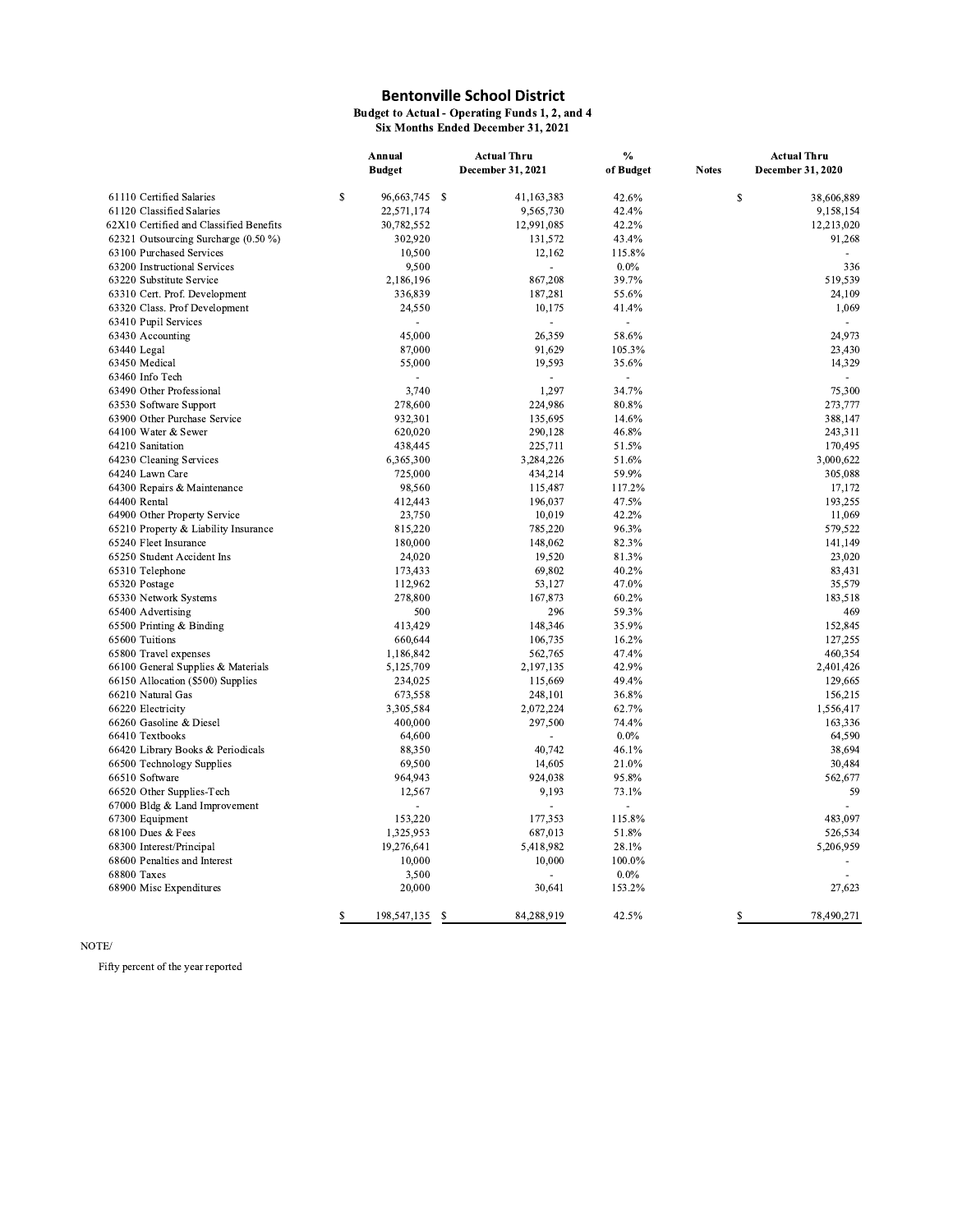